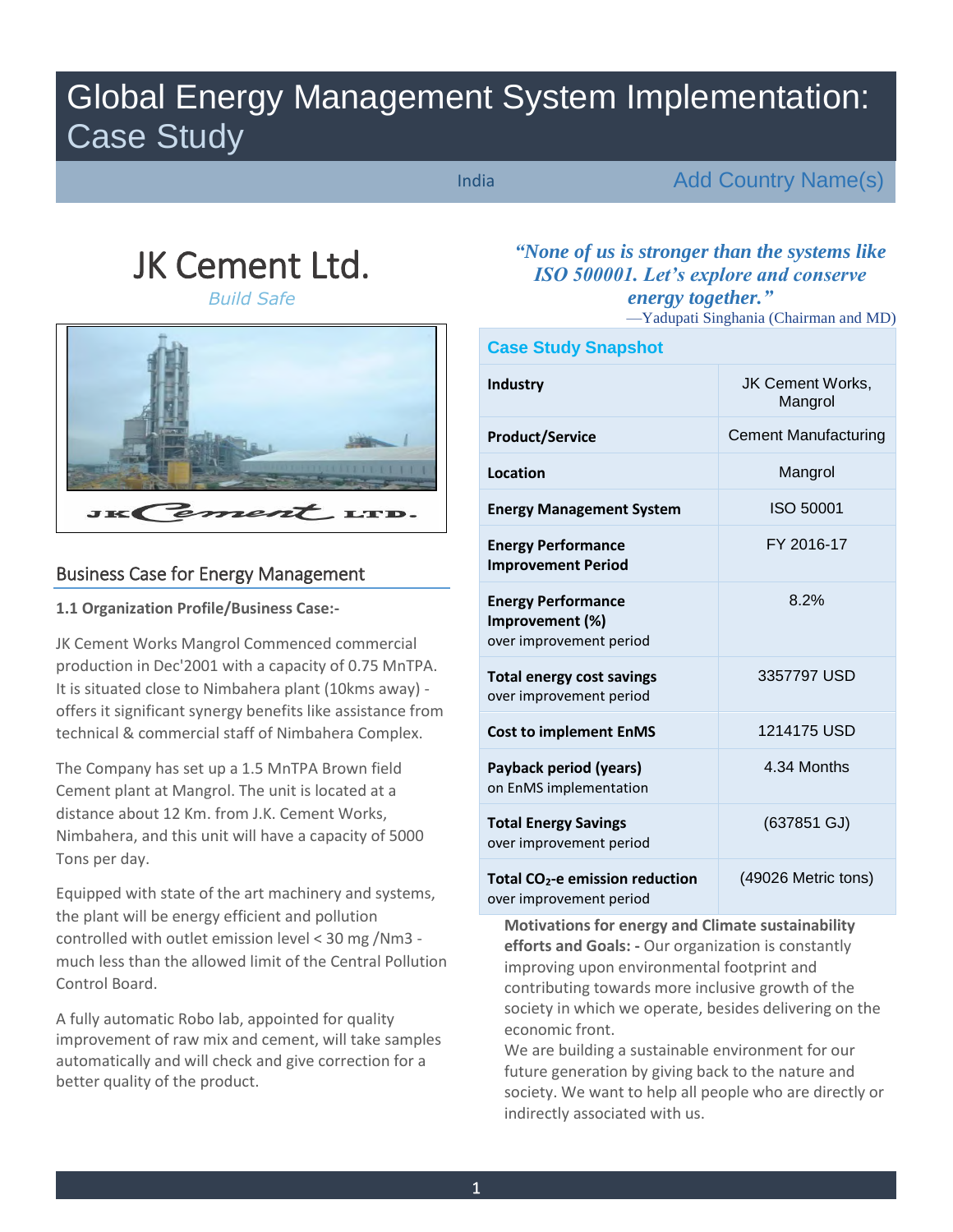At J.K. Cement, our focus is to take initiatives which will help us reduce environmental de-gradation and improve climatic condition in the long run. Moreover, we are also taking steps to optimize resources and improve efficiencies as a part of energy management efforts.

For energy conservation various efforts have been made like modifications, process optimizations, implementations of new technologies, up gradation etc. **Drivers: -** Energy management programs implemented for reduction in specific energy consumption (Thermal as well as Electrical). Energy management programs are the need of the hour. These conservation measures provides to further meet the PAT norms, reduction in CO2 emissions and ultimately motivates the employees under the initiatives of cost reduction.

Energy management program has led our organization to operate plant in highly efficient manner which reflects in our year to year increase in brand value. Energy management program covered under EnMS ISO 50001:2011.

**Energy Reduction approach: -** Energy consumption is monitored daily and review is done for deviations. Review of energy consumption is done jointly in daily PD meeting and actions are taken accordingly to reduce deviations in minimum time. External Audits are also conducted for further potential for conservation.

#### **OCCUPATIONAL HEALTH & SAFETY**

We believe in 'Zero Harm'. Our vision is to improve health and safety standards of people who are working with us in the capacity as employees, contractors or in any other role. Efforts are taken to minimize activities which may affect the health and safety in working place or adversely impact the life of communities living near our plants. To promote this, we are encouraging the use of renewable resources as well as recycled waste. Further, steps are taken for optimum utilization of plants, with least disposal of harmful gases in environment.

J.K. Cement Works, Mangrol is committed to - Produce blended cement and provide services to the satisfaction of our customer with due consideration to legal and other requirements.

1. Improve continually the effectiveness of Integrated Management System, which includes quality management system, environmental management

system, Energy management System and Occupational health and safety.

2. Minimize and / or control environmental impacts, Significant energy uses and Hazards associated with its operations at Mangrol.

3. Prevention of injury and ill health.

4. Inculcate a working culture with emphasis on prevention of pollution, minimizing and controlling waste generation, Safe work practices and optimize consumption of resources/Energy.

JK Cement Works, Mangrol is certified with

- ❖ ISO 9001:2008 Quality Management System
- ❖ ISO 14001:2004 Environment Management system
- OHSAS 18001:2007 Occupational Health and Safety Management System
- ❖ ISO 50001:2011 Energy Management System

#### Business Benefits Achieved

**1.2 Business Benefits (Summary):-** BY the implementation of EnMS ISO 50001:2011 various cost benefits are received along with conservation of energy which is reflected by awards for energy conservation initiatives, reduction in Environmental emissions like CO2 emissions. Various jobs done under EnMS are mentioned below for the benefits achieved by EnMS implementation:-

1. Replacement of main fuel by various kinds of AFRs like Agrowaste, Liquid mix waste, Solid mix waste, Fiber mass, ETP sludge, Carbon black by which we save approx. 13299 Ts. Petcoke in FY 2016-17 (1389443 USD Saved).

2. Increase in use of Pond Ash Consumption in FY 2016- 17 and saved 995992 USD.

3. Regulation of grinding aid dosage in Cement mill-3 Rebuilding of roller surface profiling periodically, Grinding media composition optimization, improved separator maintenance, PSD analysis of product, Improvement in Clinker chemistry by which we save 53.18 Lakhs kWh in FY 2016-17 (322832 USD Saved). 4. Modification of interlocks to reduce idle running hrs. Of equipments, Improvement in PRI in Raw mill-3 and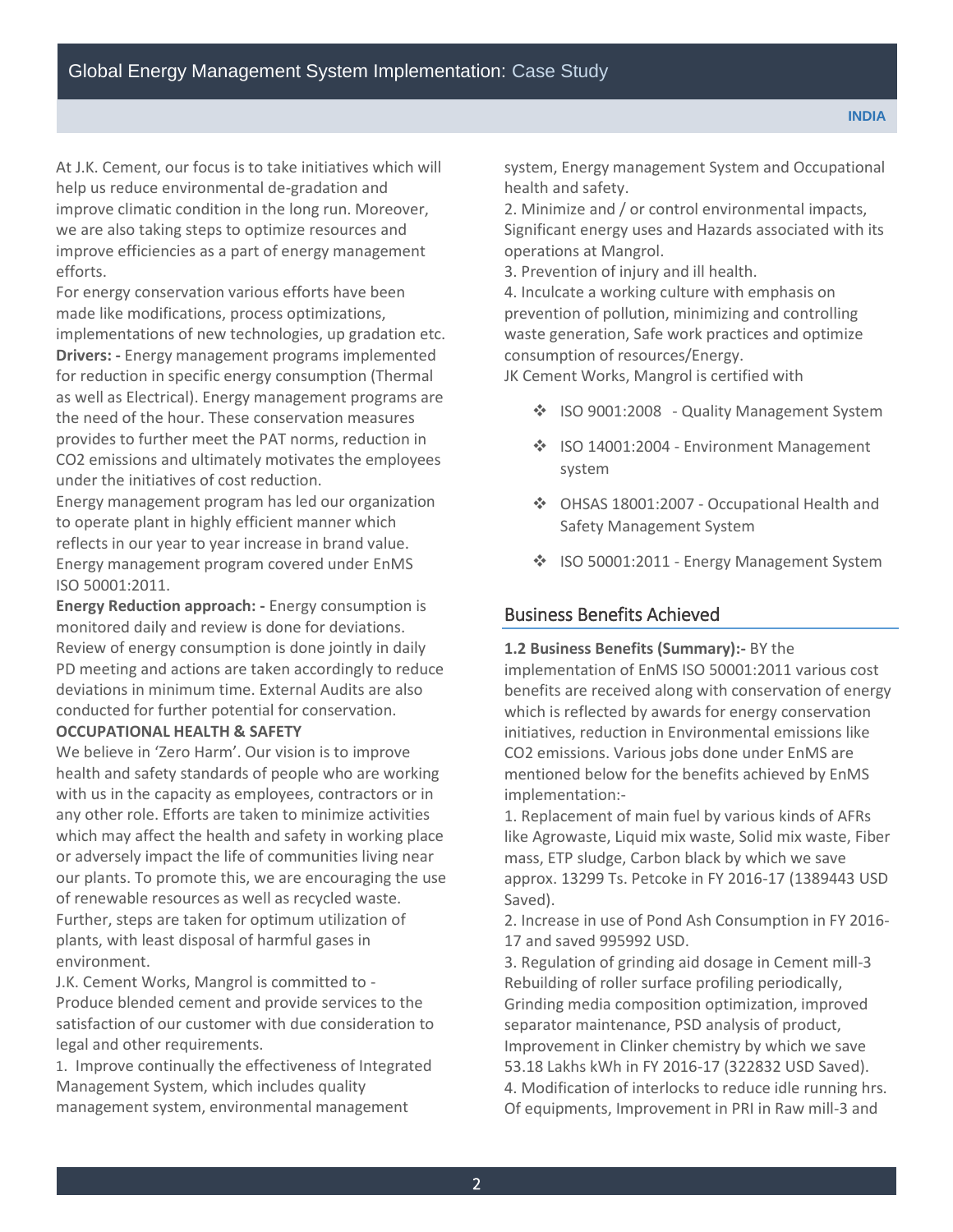kiln-2, VFD installation in kin feed elevator and rotary air lock, Improved maintenance of Kiln, Cross bar cooler, raw mill separator vanes modification by which we save 21.71 Lakhs kWh in FY 2016-17 (131785 USD Saved).

5. Optimization of Burner Momentum, Optimization of excess Air, Optimization of Raw Mix chemistry, Optimization of Process Parameters, Optimization of PID Controls by which we save 4650 Ts Petcoke in FY 2016-17 (485793 USD Saved).

6. Installation of energy saver panel by which we save 0.66 Lakhs kWh in FY 2016-17 (5694 USD Saved).

### EnMS Development and Implementation

#### **1.3 Organizational:-**

In JK Cement works, we are improving our performance by various performance improvement systems like UDAAN, MASHAAL, NIRMAAN, etc. which are the key improvement plan for energy conservation. Various KPIs for energy conservation are taken targets for EnMS. All manufacturing excellence drives are developed by various idea generations sessions, brain storming sessions, team building to achieve the targets taken in EnMS 50001:2011.Based on the KPIs various energy management programs are developed and been implemented one by one with monitoring and measurements. Various SOPs, OCPs are implemented to conserve energy during plant operations. Some of Energy conservation initiatives taken is attached.



# Energy<br>Conservation Initiati

EnMS standards are followed for the implementation of all kinds of systems as mentioned below: **1. UDAAN** - Manufacturing excellence drive:-It is a platform for the young engineers, Managers in the organization to suggest new ideas for various KPIs designed to achieve. Under this various ideas generation sessions are taken for energy efficiency improvement. Out of the various good ideas most feasible ideas are discussed and implemented. Good

ideas are appreciated by rewards, certifications etc.

**2. MASHAAL:** - This is another drive for getting new ideas and encouragement for the improvement and the efficiency. In this JK cement created a separate internal portal, various idea boxes etc. for providing useful innovative work for efficiency improvement.

**3. NIRMAAN**: - This is also a unique mission of JK cement for the improvement in the system and the efficiency. It is another drive by JK cement to adopt new systems for monitoring of parameters. Many persons are trained for the adoption of the new system through computer and local soft network across the organization.



**1.4. Energy review and planning:-** 



Monitoring: - 1. Daily Production and Consumption report on daily and monthly basis.

2. Calculate Section wise Electrical Energy on daily and monthly basis.

3. Calculate the Thermal Energy on daily basis and monthly basis

4. Comparison between section-wise powers on daily basis.

Review: - 1. Daily Review meeting called PD meeting in which all KPIs and Section wise Electrical/Thermal Energy is been discussed.

2. Decision taken in PD meeting for action plan on deviations.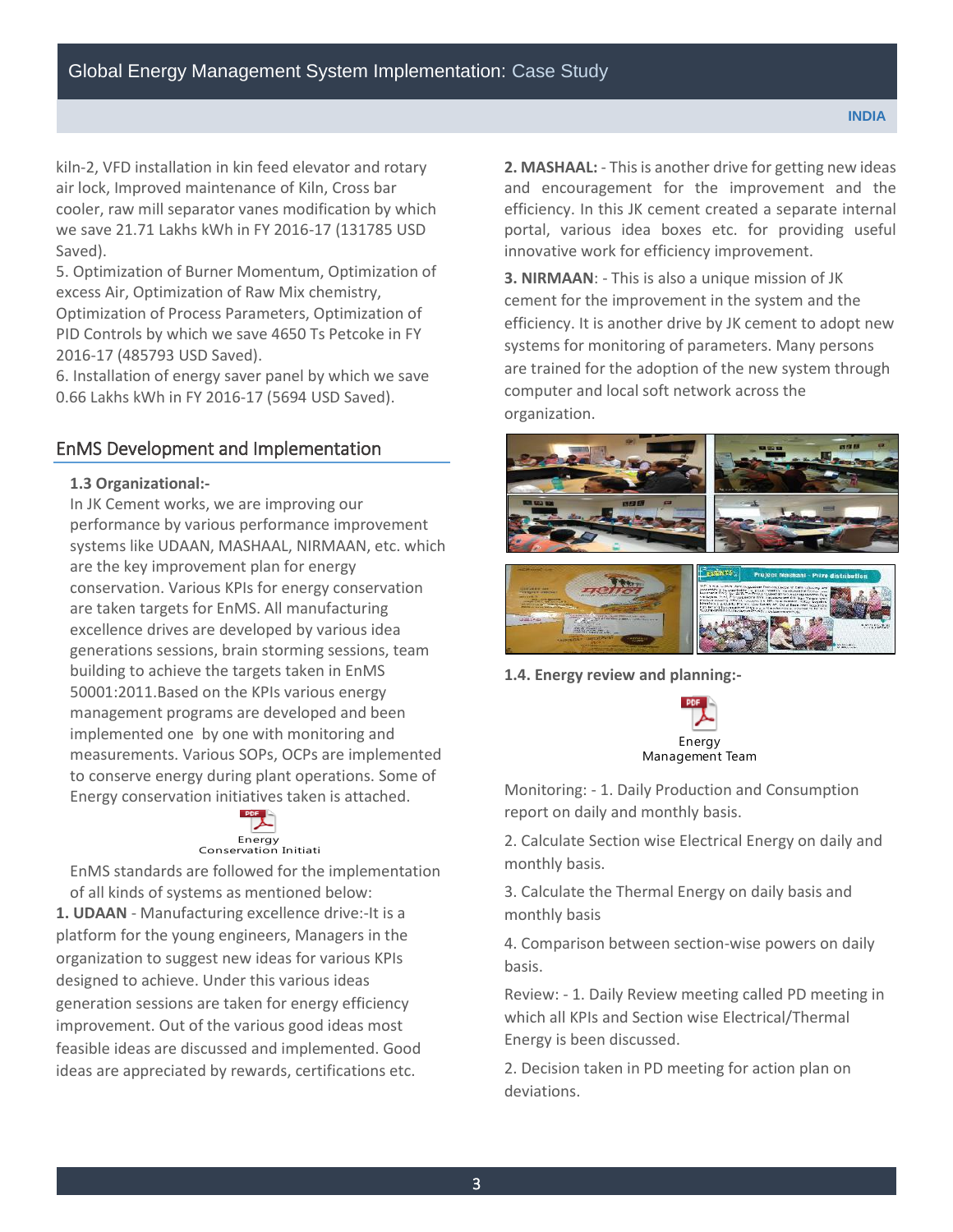Planning: - 1. Action taken in daily PD meeting some actions are to be implemented are taken care of immediately and other are planned for required stoppage of plant.

# *"ISO 50001 makes easier for organizations to integrate energy management into their overall efforts to improve quality and environmental management."*

—S.K. Rathore, Unit Head

**1.5.1 Cost Benefit Analysis: -** Every EnMS program is implemented after cost benefit analysis is done. For Example:-

1. Investment required is calculated in terms of material required and services required.

2. Savings (Electrical/Thermal) is calculated for the particular EnMS program.

3. Based on saving potential calculated money saved is calculated.

4. Corresponding time period for the implementation of the energy management program is framed including the activities involved in the implementation by different departments.

5. Based on all activities involved final cost of implementation is calculated and then compared with the saving potential cost.

6. After positive cost benefit the energy management program is under implementation.

One of the calculated EnMS saving program is written below:-

| EnMSP-53                                              | Investment | Energy              | Savings | Payback      |
|-------------------------------------------------------|------------|---------------------|---------|--------------|
|                                                       | (USD)      | savings             | (USD)   | Period       |
| Installed load tap changer<br>at lighting transformer | 2739       | 52600<br><b>KWH</b> | 3193    | 3.5<br>vears |

1.5.2 Approach used to determine performance improvement:-

1. After cost benefit analysis the specific EnMS is implemented as per the time frame.

2. Monitoring of the system after implementation is done by the team and then analysis is done.

3. Comparison with the data before implementation is done.

4. The difference of the comparison of data is the improvement observed.

5. Improvement is then compared with the expected energy savings to finalize the actual performance improvement.

6. Data are compared in terms of absolute value like Kcal/hr, Kcal/kg Material, KWH, KWH/Ts of Material etc.

7. Trends of Energy consumption before and after are compared for long time interval.

#### **1.5.3 Approach used to validate results:-**

1. EnMS results are finally validated by showing the savings achieved under 1.5.2 in review meeting.

2. It is then submitted for final compilation in the IMS department.

3. Savings are also verified under Form-3.

4. Typical Form-3 submitted is attached.



### **1.6 Steps taken to maintain operational control and sustain energy performance improvement:-**

1. Operational control measures are at maximum are implemented in the software of the plant engineering station itself.

2. Operation control measures are periodically reviewed for any changes required to sustain the energy performance.

3. Changes are duly informed and made through a change management system. Typical format is attached.



4. Automatic logic controls are implemented in the system to sustain continuous energy conservation and performance improvement on day to day, hour to hour basis which is used online.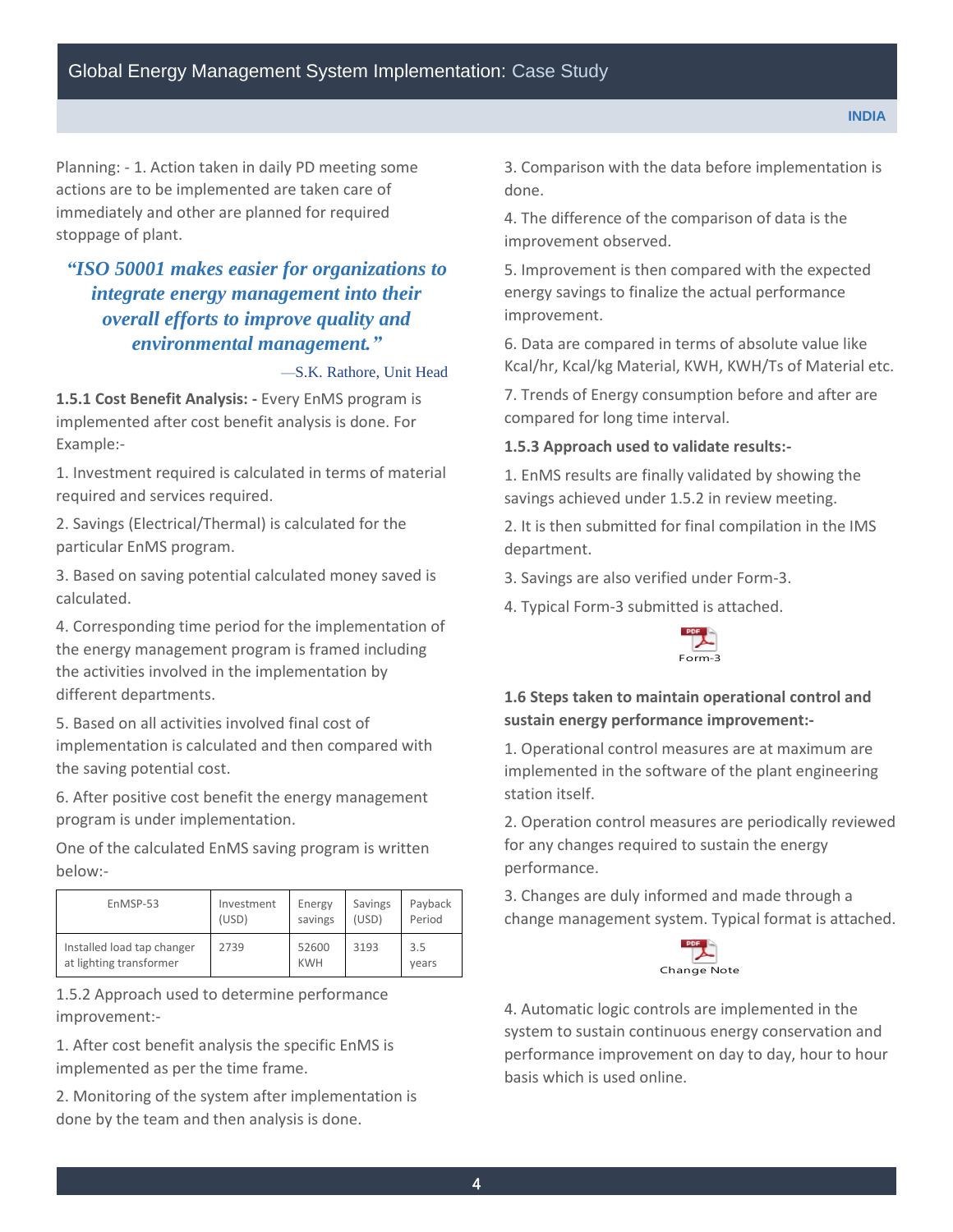## **1.7 Development and use of professional expertise, training and Communications:-**

1. Development of the employees is done via internal training programs, External training programs etc. List of training program is attached



2. Experts from O&M are also called to make people understand the equipments energy potentials etc.

3. Visits of employees to other plants where good practices for energy conservation and EnMS are followed are made to make them aware.

4. Professionals from various industries are called to impart on job training to the employees for skill transfer, Employee engagement etc.

5. For the motivation and communications various rewards are given in house and internal mails are forwarded for the communication of EnMS.

#### **1.8 Tools and resources:-**

1. JK Cement Mangrol has used the ISO certifications as a resource and standards of these systems as a tool for improving its performance in environment, energy, safety and health etc.

2. Quality is monitored at every step where high technology equipments like CBA, X-Ray analyzer, HD Cameras, sophisticated tools for information transfer are used.

3. For analysis of data various statistical techniques like standard deviation, average, minimum, Maximum, graphical representation, coefficient of variation etc. are used for creating excellence product manufacturing and technology etc.

4. JK Cement is utilizing ISO as key tool for resource conservation and energy conservation to improve its overall performance year by year.

5. External audits for energy conservation are also done periodically from to further find potentials in the system. We have conducted energy audits from CII, CEMCON, and MCJ Engineers etc.

#### **2.1 Lessons Learned/Keyes to success:-**

Various challenges are faced by JK Cement for the implementation of ISO 50001 but all barriers were a learning to us. Some of the challenges are:-

1. System understanding was very less during the initial period where nobody was clear about the requirements etc.

2. Interpretation of standards written under ISO 50001 were very confusing which took a lot of time to make understanding in the organization.

3. Although energy conservation activities were going on but clear cut understanding about how the system to be followed was not there.

4. Due to non-awareness of the system it was very difficult to make people understand about the usefulness of ISO 50001.

Lessons learned were:

1. Standards given in the system are very useful for making a clear platform for energy conservation and resource conservation.

2. During the implementation competence of the employees has raised to a very good level resulting in skill development etc.

3. Various difficulties faced during the implementation of EnMS has given learning to the organization for improving vision towards various areas where small savings can lead to major success for achieving targets.

4. Ultimately system implementation has given key learning that energy is precious.

## Points to Success by ISO 50001

- Thermal Energy reduced from 703 (FY 2015-16) to 682 (FY 2016-17) KCal/Kg Clinker.
- Up to Clinkerisation power reduced from 46.7 (FY 2015-16) to 45.4 (FY 2016-17) kwh/Ts of Clinker.
- Grinding Energy reduced from 30.6 (FY 2015-16) to 27.5 (FY 2016-17) kwh/Ts of Cement.
- Electrical Energy reduced from 71.7 (FY 2015-16) to 65.7 (FY 2016-17) kwh/Ts of Cement.